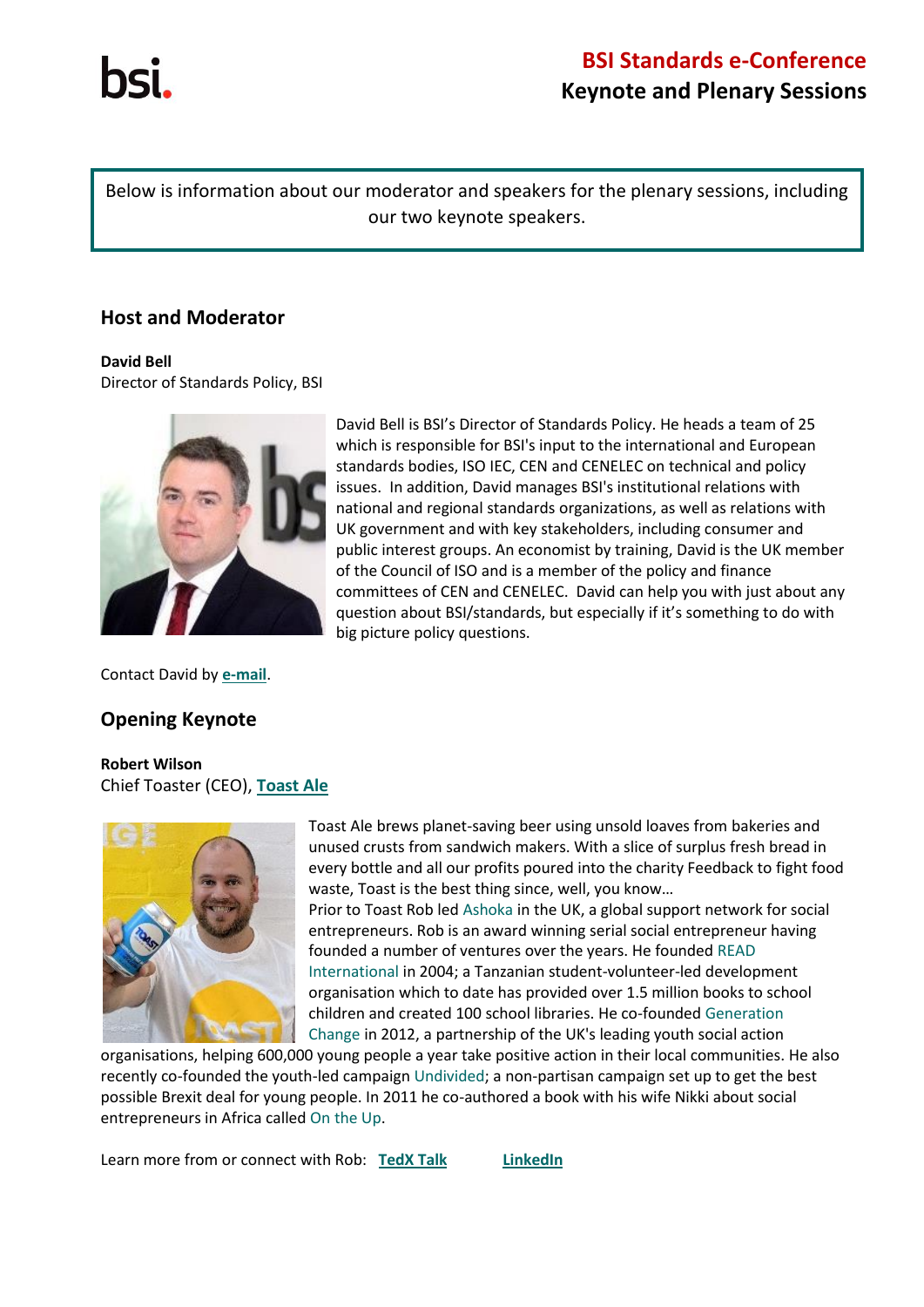

## **Closing Keynote**

#### **Isabella Grandic**

Programme Success Manager, The Knowledge Society



Isabella is a 16-year-old from The Knowledge Society. Her projects have spanned from gene-editing bacteria, to building machine learning models to strategic planning for non-profits in Africa. She has been researching technology as it relates to industries like banking, legal and real estate; consulting for companies like IKEA, Walmart and Google. Now, her focus is women's health. She's currently building a project to scale safe-birthing equipment in West Africa. 

Connect with Isabella: **[LinkedIn](https://www.linkedin.com/in/isabella-grandic-000b25172/) [Web](http://isabellagrandic.com/)**

## **Q&A with Scott Steedman**

**Scott Steedman CBE FREng** Director of Standards, BSI



Scott Steedman joined BSI in January 2012 and was appointed to the Board in October 2012. Following seven years as an academic at Cambridge University he spent over twenty years in industry, holding senior roles in consulting companies working on infrastructure projects in the UK and around the world. Appointed Vice President (policy) for the International Standards Organisation (ISO) in January 2017, he is a former Vice President of the European Committee for Standardization (CEN), the Institution of Civil Engineers and the Royal Academy of Engineering, where he continues to serve as Editor-in-Chief of the Academy's flagship magazine, Ingenia. Scott can answer any question about BSI and is the best person to speak to about new and emerging areas and the role of standards in driving growth and innovation.

Contact Scott by **[e-mail](mailto:standards.policy@bsigroup.com?subject=enquiry%20from%20Standards%20e-Conference)**.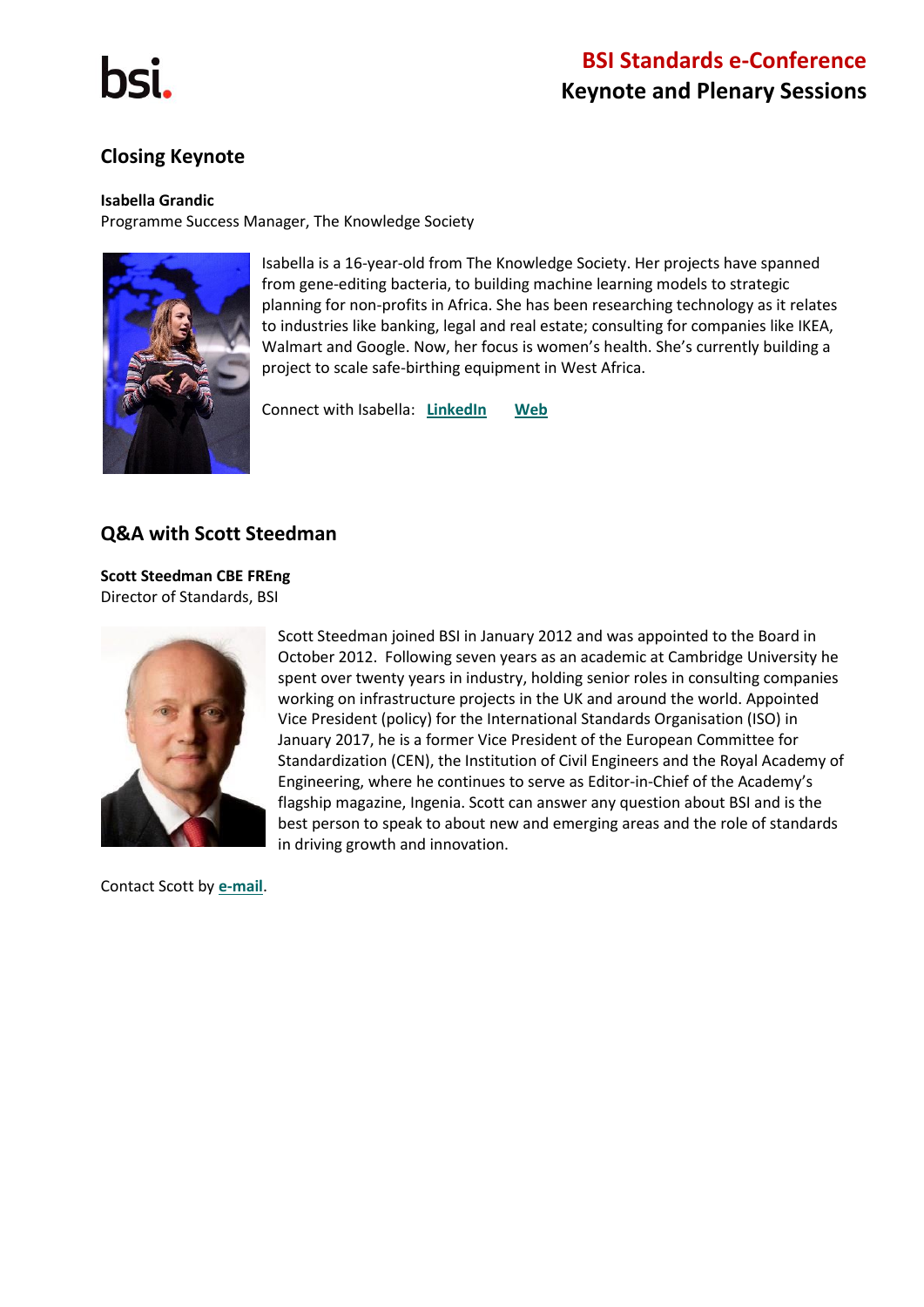

Below is information about each of the breakout and special focus sessions and their speakers.

## **Breakout Sessions**

#### **The UK productivity problem: some standard solutions**

A key measure of the underlying health of an economy is how productive it is. Compared to its peers, the UK's productivity shows clear signs of ill health. A problem that has widened even further over the last 10 years. But what explains this gap? And, do standards have a role in helping to close it?  This session will explore three themes 1) the UK productivity problem 2) The role of standards in closing that gap and 3) how should we measure their effectiveness.

#### **Meet the speakers**

#### **Cher Li**

Associate professor, Nottingham University Business School



An economist by training, Cher has consulted widely across government offices, international organisations and private businesses on issues relating to innovation, trade, technology standards and productivity. Most recently, Cher worked on a £2m ESRC Productivity Hub which translates academic insights on productivity into "what works" and designs interventions to address the UK's productivity challenge.

**Richard Kneller** Professor of Economics, University of Nottingham



Richard's main research interests are the causes and consequences of technological change. Included within this are the effects on productivity at the firm level and on international trade. He has advised a range of policy agencies on the consequences of his research including HM Treasury, Department for International Trade, OECD, New Zealand Treasury, European Commission, IMF. More recently he has been working on the local productivity challenge with the regional LEP (D2N2).

**Size giver - visual languages of measurement in digital space**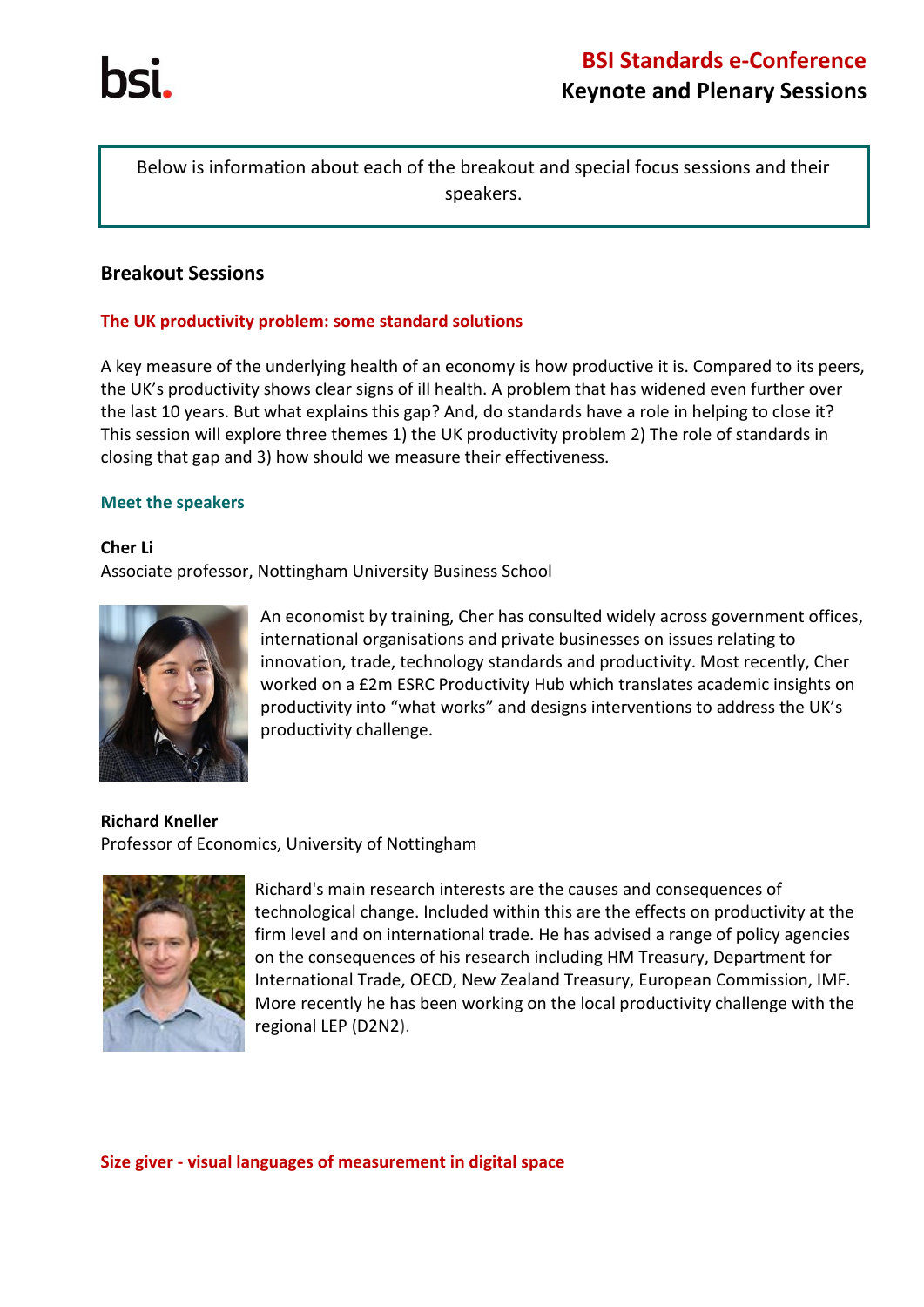Designer Corinne Quin presents Size giver, an archive of found images that communicate size using standard everyday objects, usually found in the home. She asks what happens when standards are reappropriated by people for other means/contexts? How are niche online communities creating their own standards, languages and expertise? And what could standards makers learn from visual languages of memes and Instagram? Join for a visual journey through object - object relationships and participate by adding your own Size giver image to the archive.

### **Meet the speaker**

## **Corinne Quin**

Lecturer in Design, Goldsmiths University of London



Corinne Quin is a designer and lecturer, and teaches in the Department of Design at Goldsmiths, University of London. Her work explores how narrative, images and objects are involved in the production of space. She is interested in contemporary spatial practices including the making standards in relation to bodies and architecture, and the emergence of new visual languages that measure scale in digital images. She recently collaborated with the BSI to teach a project that explored creative ways to hack, reimagine and subvert existing standards.

## **Regulatory and standardization challenges for connected and intelligent medical devices**

Medical devices are increasingly connected to computer networks, which may introduce new challenges to the protection of patient safety and device security.

The purpose of this project is to:  

- Analyse the role of global standards in addressing security of intelligent and connected medical devices
- Understand cyber risks across the entire supply chain (i.e. how various organisations assess and respond to risks)
- Investigate the problems between organisational boundaries (e.g. manufacturer responsibilities for the device vs health service obligations)
- Explore the main trends and innovations emerging in the field of intelligent and connected medical devices

### **Meet the speakers**



**Natalia Maj**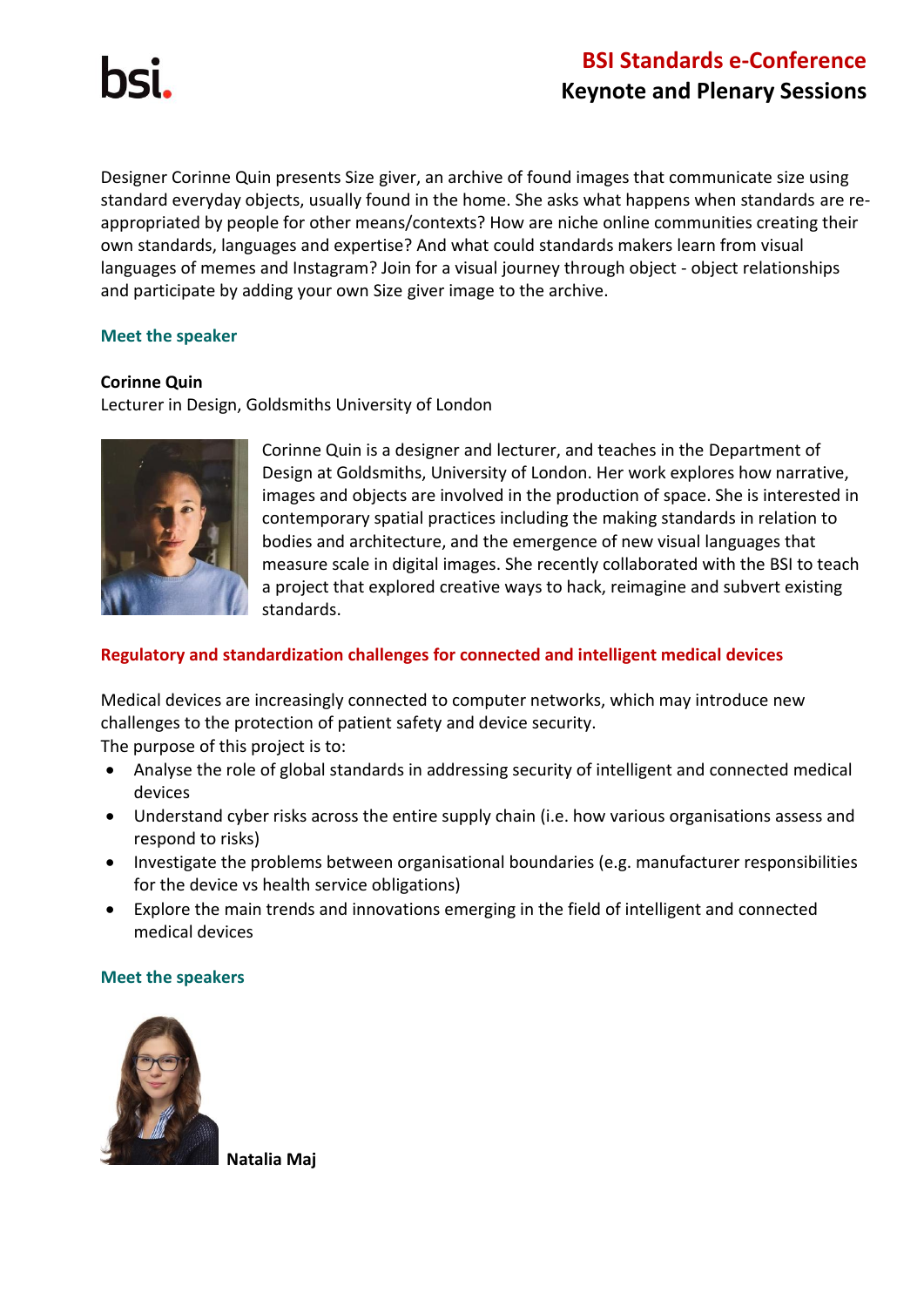

**Jiehui Song**



 **Gabrialle Ezeani**

UCL, University College of London

The team consists of UCL STEaPP MPA candidates. Their project is based at UCL Science, Technology, Engineering and Public Policy department (STEaPP), and is in collaboration with BSI.

#### **Standards and career development**

This session will explore how you can improve your career prospects and grow your knowledge by participating in standardization and through knowledge and expertise in the use of standards. The panel will share their experience of standards development and what they have learnt along the way and how they use/engage with standards in their roles (at work). There will be discussion on development opportunities related to standards and standardization work, including opportunities BSI offers to its standards-makers and access to a variety of technical networking events.

#### **Meet the speakers**

#### **Alan Sellers**

Compliance and Approvals Manager, Dyson



Alan Sellers is a Compliance and Approvals Manager at Dyson. He is responsible for coordinating a global team that makes sure innovative technology and products are not blocked from accessing markets by regulations and standards. Alan is passionate about supporting people and organizations, realise and unleash their full potential.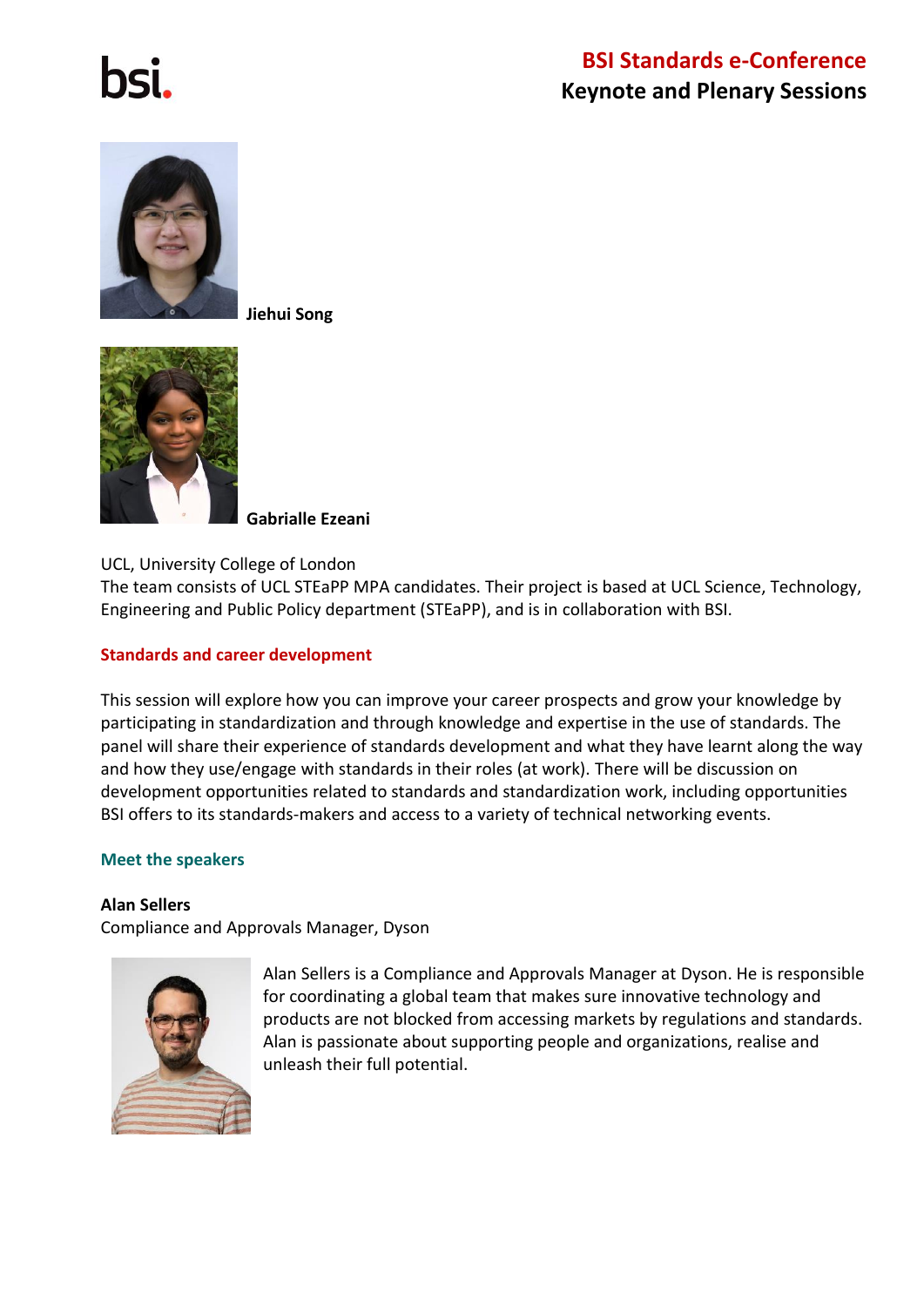

#### **Navdeep Mehay**

Group Leader, UK Atomic Energy Authority



Navdeep is leading the Machine Control and Protection group for the UK's only Nuclear Fusion Machine "MAST-U" in Oxfordshire. Following his electronics and communication engineering degree in India, Navdeep has gathered extensive international experience in the Control and Instrumentation field. Alongside leading engineering teams, Navdeep has represented the UK at the IEC Young Professionals Programme. From his knowledge and experience within Nuclear Fusion research, power generation and automotive industries, Navdeep has been contributing to developing standards for the "Measurement and Control"

committee and is excited to continue his service to the engineering and the young professionals' communities.

#### **Kat Rosier**

Electrical & Electronic Design Engineer, Veolia Nuclear Solutions UK



Kat has over 8 years of experience as an Electrical Design Engineer across many different highly regulated industries, including chemical, medical, aerospace, food and nuclear. Kat is currently design robots and remote handling systems for nuclear decommissioning and for use within Fusion (ITER).

### **Launch of PAS 440 Responsible Innovation**

The subject of responsible innovation is becoming increasingly important. Society is keen to enjoy the benefits that innovation brings but wants to avoid any downside. Technology itself is inherently neither good nor bad; what matters is what people do with it, and whether that is considered acceptable. Responsible companies want to do the right thing, but when a technology is very new it isn't always clear what can be done with it, nor what the 'right thing' is. This session marks the formal launch of PAS 440, a guidance standard for responsible innovation. It provides innovating companies, for the first time, with a simple but effective approach to innovating responsibly. It will help companies to innovate more responsibly, and to demonstrate to stakeholders that they are doing so.

The session will provide a brief introduction to the standard; an expert panel will discuss some of the issues that arise when innovating responsibly in practise; and there will be a chance for a Q&A.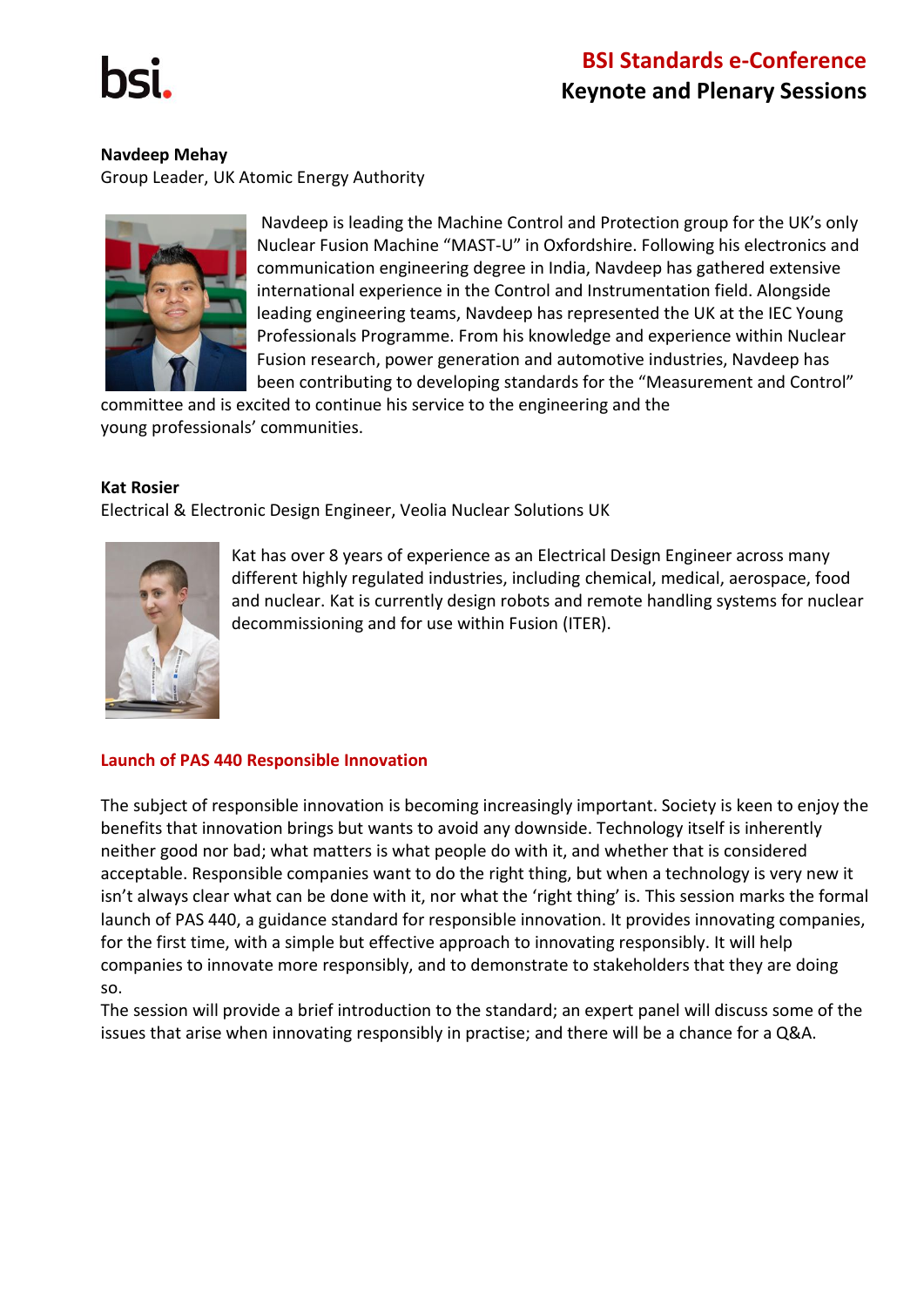

#### **Meet the speakers**

#### **Paul Mason**

Director, Responsive Programmes at Innovate UK



Paul has overarching responsibility for Innovate UK's open scope grant programmes, Smart and Design. This role follows periods as Director of Commercialisation and Open Programmes, Director of Emerging & Enabling Technologies, Deputy Director Research and Chief Scientific Advisor, and as Head of Development. Before taking on the current post, Paul led Innovate UK's innovation support activities in KTP, SBRI, Open R&D, ICURe, Analysis for Innovators, Eurostars and other international bilaterals. He previously oversaw the creation and implementation of Innovate UK strategies in areas such as

creative industries, design, biosciences, ICT, electronics photonics and electrical systems, advanced materials, energy generation and supply, medicines & healthcare, and emerging technologies and industries; built new national programmes in the Detection & Identification of Infectious Agents (DIIA), Sustainable Agriculture and Food (SAF IP) and Stratified Medicine (SMIP); and drove the first emerging technologies investments in areas such as quantum technologies, graphene, non-animal technologies and biofilms. Implementation of these programmes represents a public sector investment of over £500m.Before joining Innovate UK Paul worked for 25 years in the chemical industry. He is a Fellow of both the Royal Society of Chemistry and of the Royal Society of Arts.

#### **Dave Hughes**

Head of Technology Evaluation, Syngenta



Dave has had 25 years' experience in innovation in agricultural technologies and sustainable food production.

Dave is a synthetic organic chemist by training. After finishing a post-doctoral position in the USA, he returned to the UK to join the agrochemical industry as a chemistry team leader, designing and synthesizing new potential pesticides. After ten years he moved to head a biochemistry and genetics group investigating the mode of action of pesticides. Five years later he moved to a role in external collaborations, and he is now responsible for technology identification and evaluation for Syngenta's crop protection business:

responsible for initiating and developing strategic relationships with universities and other companies around the globe in order to collaborate and co-develop new technologies for use in agriculture. Dave is a Fellow of the Royal Society of Chemistry, a Chartered Scientist and a Chartered Chemist. He also sits on the Global Food Security strategic advisory board and the Transforming Food Production advisory group. Dave has participated in many outreach activities related to agricultural innovation including providing evidence to government select committees and sitting on public sector strategy review panels. Dave believes that public engagement is a critical part of the innovation process and has delivered numerous conference presentations and public lectures on topics as diverse as the principles and practice of Open Innovation to how fake news and misinformation is impacting the innovation process, to how new technologies could revolutionize food and farming in the future.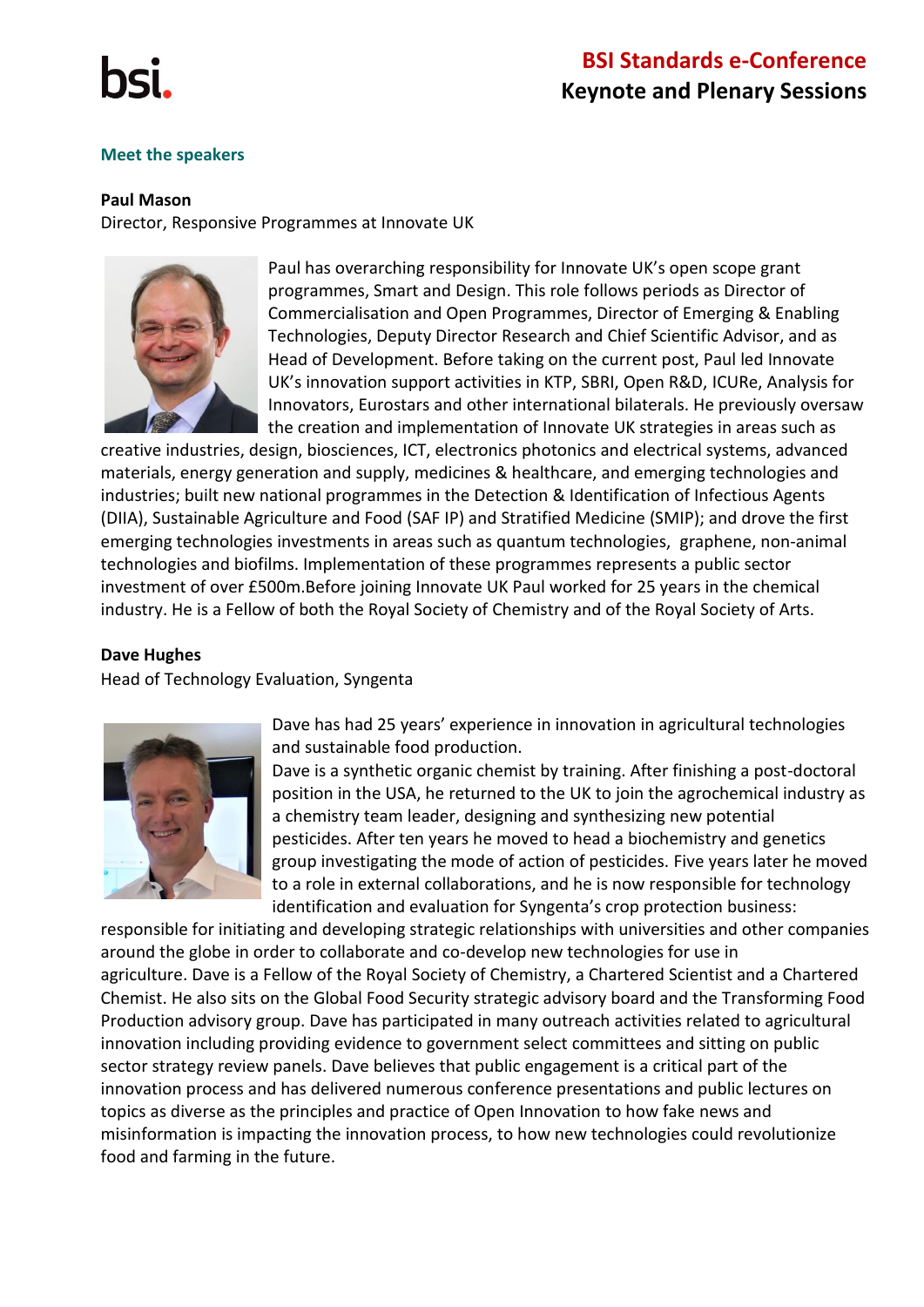**Rory Yates** Leader, Digital Solutions



Rory has over 22 years of business leadership experience spanning roles in client, private equity, systems integration, agencies and start-ups. Rory has overarching responsibility for Digital Solutions in DXC, working with clients to help unlock new value, through new technologies in a new working model.

• Developing managed Innovation capabilities and operating full scale transformation programmes

• Working across a wide range of verticals; financial services, insurance, commtech, media & entertainment, manufacturing, logistics, engineering, utilities,

sports, retail and life sciences.

- Working at C-level leading large client relationships.
- Within Cognizant he took a new capability to market, developing unique methodologies, physical environments, propositions and teams (culminating in M&A). From here he worked hard to make the best of agency, consultancy and technology focused business models by taking responsibility for strategy & transformation practices.
- Driving breakthrough transformation across clients like the FA, Barclays, Kantar Media.
- Rory has a deep passion for sustainable futures working with start-ups in this space and on decarbonisation initiatives with DXC clients. And an equal passion for acting responsibly generally and is currently part of developing a new standard for Responsible Innovation with the BSI under PAS 440.
- Before DXC Rory worked across a range of businesses including Cognizant, WPP, CACI, and Santander. Every role being focused on transforming those businesses and embracing the emerging digital economy.

## **Special Focus Sessions**

## **Organizational Resilience**

The Organizational Resilience panellists will explore the fundamental aspects of crisis and business continuity management and how they have been used by organizations to cope with COVID-19. The response from individuals and communities, including the involvement of spontaneous volunteers to help vulnerable people, has also played an invaluable role in responding to coronavirus. Guidance and practical tips relating to Community and City Resilience, in light of the freely downloadable standards, will also help participants understand how they can be used to build resilience.

### **Meet the speakers**

### **Duncan Shaw**

Professor in Operational Research and Critical Systems (Alliance Manchester Business School), University of Manchester.

Duncan works in the Humanitarian and Conflict Response Institute focusing on social and decision making aspects of disaster planning and response including community resilience. Duncan sits on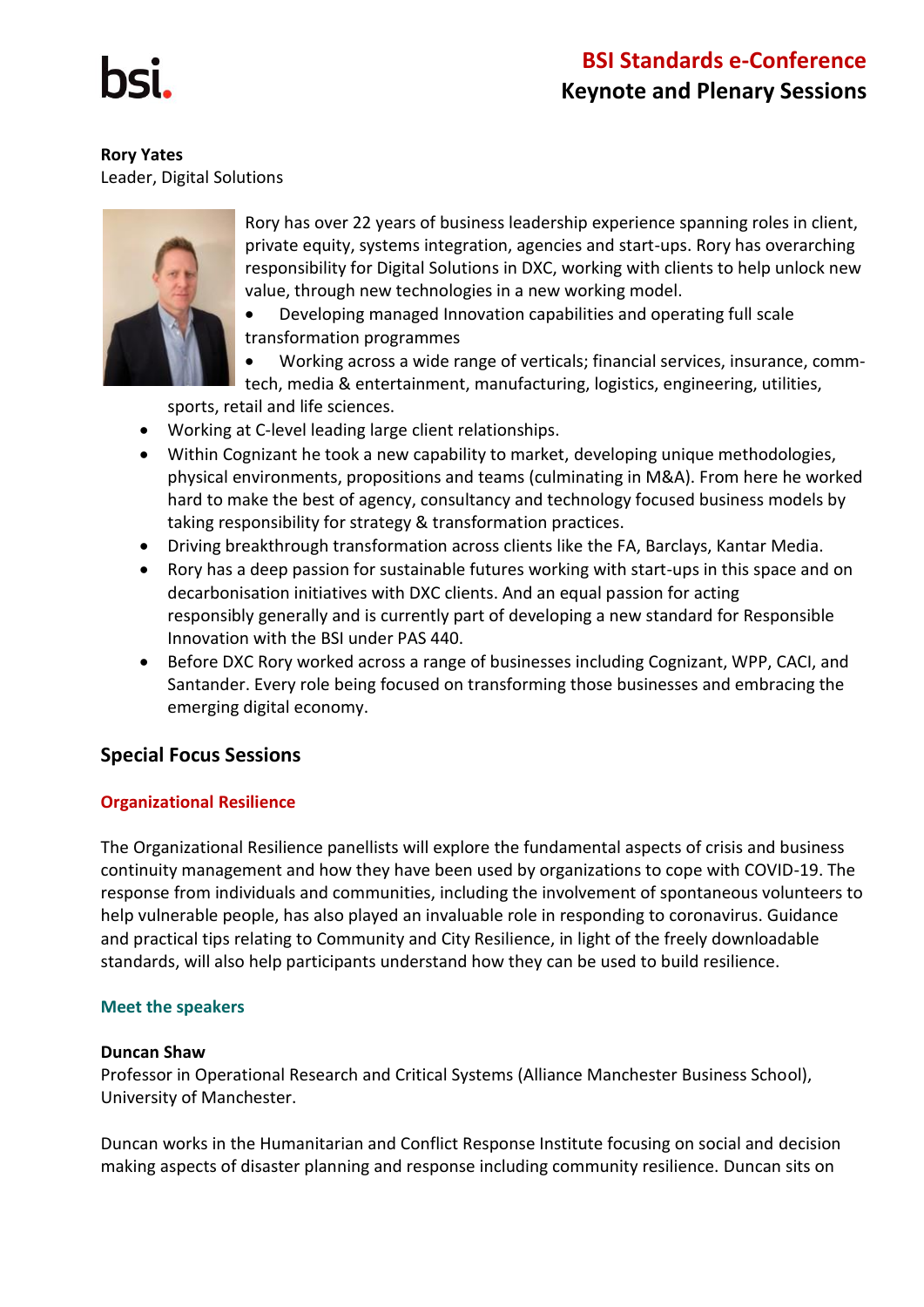

numerous research, policy, planning and evaluation committees for the European Union, United Nations, international NGOs, UK government, NGOs. He chairs a committee on Community Resilience for the International Standards Organization and wrote the standards on spontaneous volunteers (ISO22319), conducting peer reviews (ISO22392), mass evacuation (ISO22315), and vulnerable people (ISO22395).

#### **James Crask**

Global Head of Resilience Advisory, Marsh



In addition to leading Marsh's Global Resilience Advisory services, James chairs the ISO committee responsible for Business Continuity and Organisational Resilience Standards. He previously worked for PwC and has advised clients in a wide range of sectors with a particular focus in infrastructure, financial services, media and government. At Marsh James' recent focus has been to lead the firm's crisis response support services to clients impacted by COVID-19. James has also held Head Risk roles for the Nuclear Decommissioning Authority and the BBC and prior experience included roles within the UK Cabinet Office which included working in COBR during the previous pandemic.

**Rick Cudworth** Partner, Risk Advisory, Deloitte LLP

Rick is a leader and pioneer in Strategic Risks, Organisational Resilience and Crisis Management with over 30 years' experience. He is a Partner at Deloitte and founded their Reputation, Crisis and Resilience practice. Rick has over 30 years' industry-leading experience in High Impact Events, Resilience by Design and Crisis Management. Rick is also Chair of the British Standards Institution Technical Committee for Continuity and Resilience (CAR/1), and has actively participated in the development of British and International Standards for Business Continuity, Organisational Resilience and Crisis Management. He is currently involved in Standards development for Emerging Risks and is co-Chair of the sub-committee considering the revision of the British Standard (BS 65000) on Organizational Resilience.

#### **Richard Look**

Senior Consultant – Resilience, Thornton Tomasetti

Richard Look has first-hand experience of every aspect of resilience from preparing communities, to developing hazard mitigation, to the coordination of numerous emergency responses and recovery operations. He has worked at every level of government developing policy, implementing strategy, running critical operations, managing projects and creating business cases for resilience capacity building. Richard has been a joint winner of the Royal Charter International Research Award creating resilience assessment approaches from cities around the world. He has created resilience masterplanning approaches that have been applied to many types if infrastructure including energy, health and mobility. He has also developed an online city resilience assessment tool (Resilience Insight). He was Project Leader for the Comprehensive Urban Resilience Masterplan for the City of Beirut, a peer reviewed resilience project for the World Bank and the first of its kind. Richard was an officer in the British Army for 7 years and spent 8 years in charge of business continuity and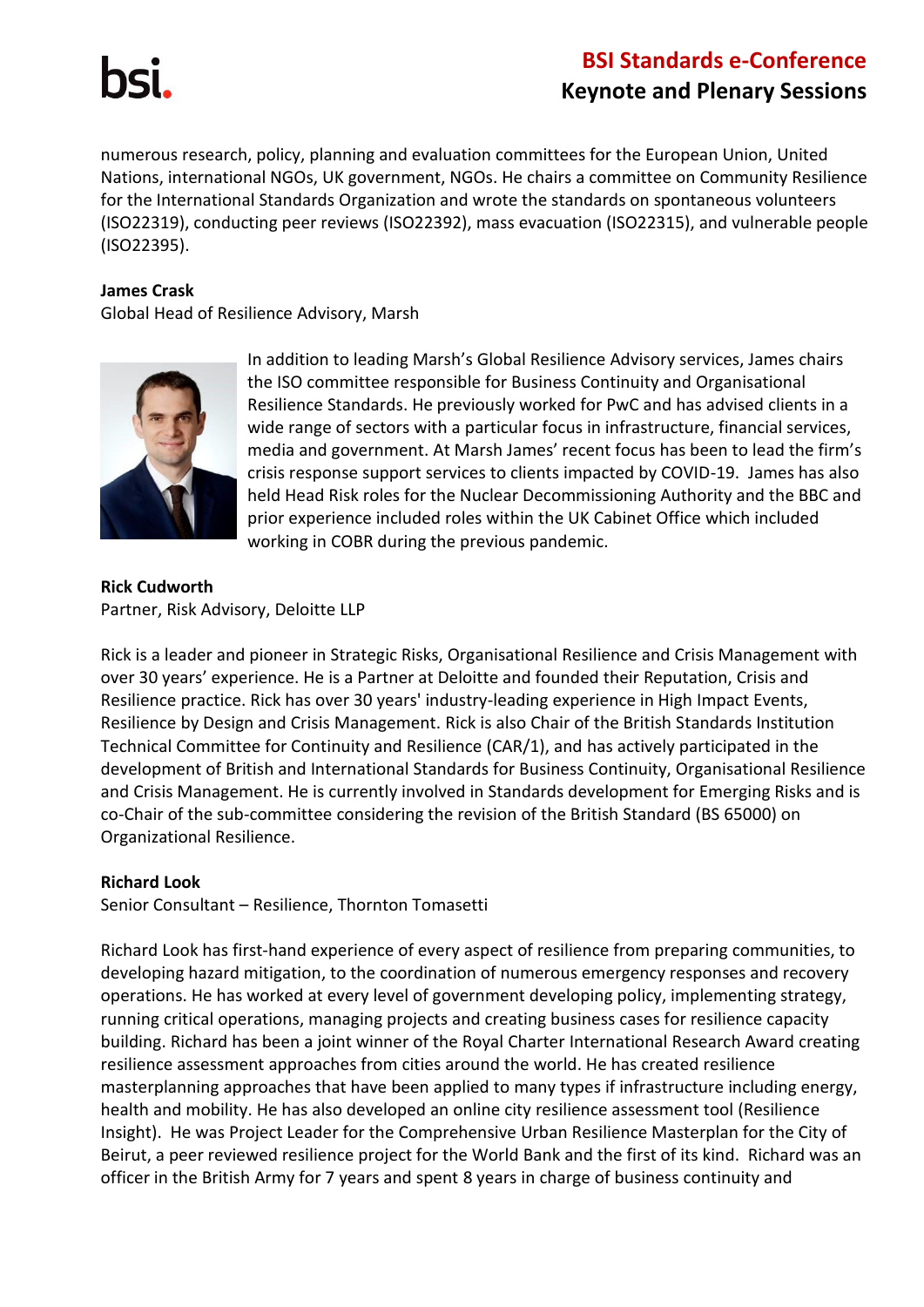emergency planning for Bath & North East Somerset. In this latter role, he developed a comprehensive understanding of strategic hazards that he later developed into resilience principles and approaches applicable from small businesses, to households, to major cities and infrastructure.

#### **Kevin Brear**

Director of Consulting - Technology Risk Management, Xcina Consulting Limited

Kevin is a consulting director with Xcina Consulting and the firm's client service lead for crisis management and business continuity matters. He's previously held roles as a practice leader for crisis management and cyber resilience with a global consulting firm and a UK consulting firm. He's also held roles with a tier 1 Global Bank as a third-party risk lead and as an information risk manager. Prior to these roles, Kevin was a police officer in the City of London Police, and he led the force contingency planning and Gold support teams. He assisted in developing national and international standards for crisis management, business continuity and resilience with the British Standards Institution (BSI) and is currently the convenor of the ISO and European joint standard's working group, which is developing the new standards on crisis management (ISO 22361 and ISO 22360).

#### **Malcolm Cornish**

ISO 22313 Project Leader

Malcolm has specialized in business continuity management for more than thirty years in industry and as an independent consultant. He has been a member of CAR/1, the BSI committee responsible for British and International standards in continuity and resilience, since its inception in 2005. Malcolm is also a member of ISO Committee TC 292/WG2 Continuity and organizational resilience, where he actively participated in the development of ISO 22301:2012 and ISO 22301:2019 and, as Project Leader, led the development of ISO 22313:2012 and ISO 22313:2020.

### **Standards, trade and regulatory policy post-EU exit**

BSI's trade and regulatory policy team will explore the interface between standards and UK regulations post-EU transition and BSI's membership of the international and European standards organizations. They will also discuss the role of international standards in UK trade policy and future trade agreements.

#### **Meet the speakers**

**Richard Collin** Head of European and National Policy, BSI